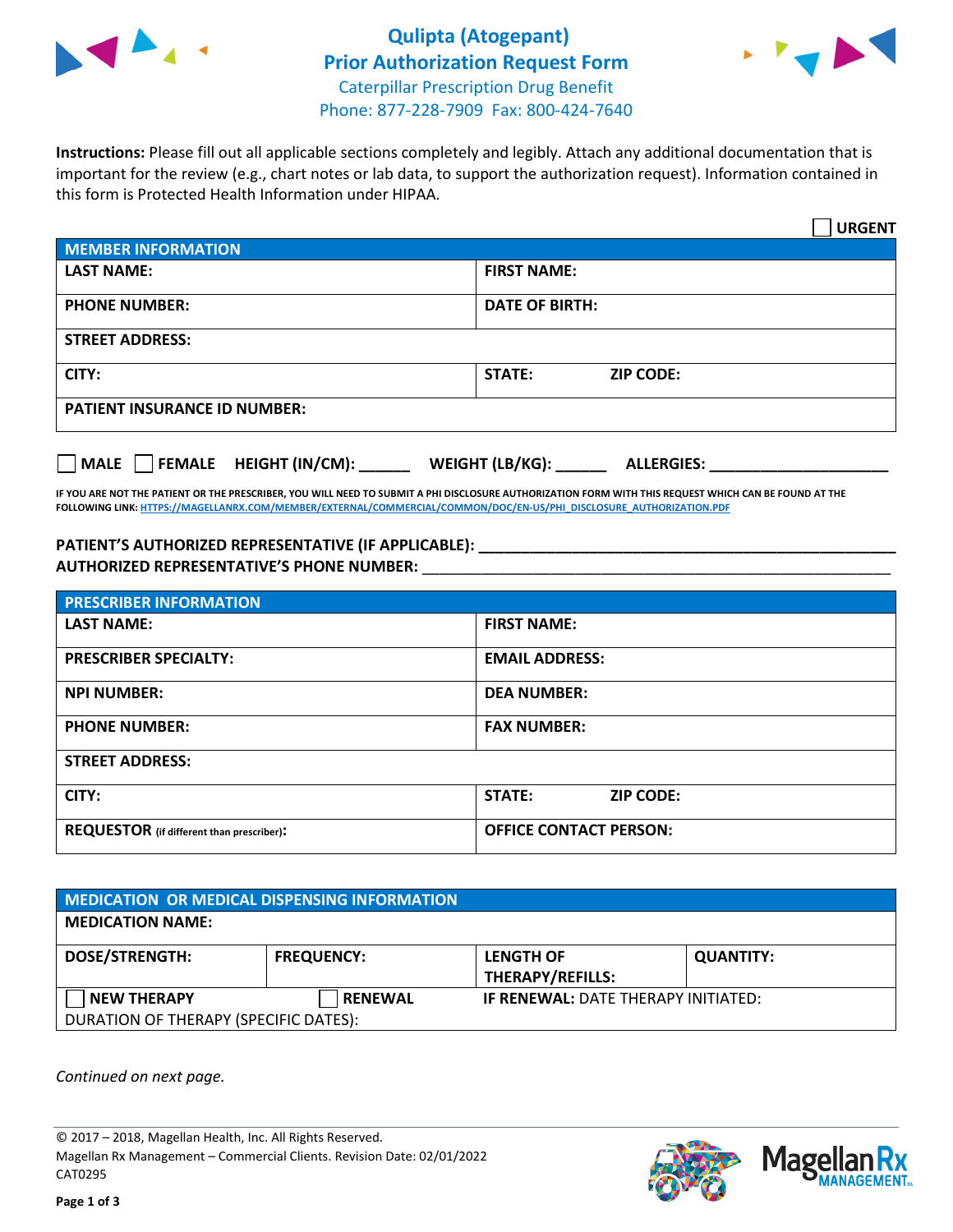



| <b>MEMBER'S LAST NAME:</b> NAME:                                                                             | MEMBER'S FIRST NAME:                                                                                                                                                   |                                           |  |  |
|--------------------------------------------------------------------------------------------------------------|------------------------------------------------------------------------------------------------------------------------------------------------------------------------|-------------------------------------------|--|--|
|                                                                                                              | 1. HAS THE PATIENT TRIED ANY OTHER MEDICATIONS FOR THIS CONDITION?                                                                                                     | YES (if yes, complete below)<br><b>NO</b> |  |  |
| <b>MEDICATION/THERAPY (SPECIFY</b>                                                                           | <b>DURATION OF THERAPY (SPECIFY</b>                                                                                                                                    | <b>RESPONSE/REASON FOR</b>                |  |  |
| DRUG NAME AND DOSAGE):                                                                                       | DATES):                                                                                                                                                                | <b>FAILURE/ALLERGY:</b>                   |  |  |
|                                                                                                              |                                                                                                                                                                        |                                           |  |  |
|                                                                                                              |                                                                                                                                                                        |                                           |  |  |
| <b>2. LIST DIAGNOSES:</b>                                                                                    |                                                                                                                                                                        | <b>ICD-10:</b>                            |  |  |
| p Preventive treatment of episodic migraine in adults                                                        |                                                                                                                                                                        |                                           |  |  |
| □ Other diagnosis: ____________________ICD-10__________________________________                              |                                                                                                                                                                        |                                           |  |  |
|                                                                                                              | 3. REQUIRED CLINICAL INFORMATION: PLEASE PROVIDE ALL RELEVANT CLINICAL INFORMATION TO SUPPORT A                                                                        |                                           |  |  |
| PRIOR AUTHORIZATION.                                                                                         |                                                                                                                                                                        |                                           |  |  |
| <b>Clinical Information:</b>                                                                                 |                                                                                                                                                                        |                                           |  |  |
| Is the patient part of a clinical trial? $\Box$ Yes $\Box$ No<br>U.                                          |                                                                                                                                                                        |                                           |  |  |
| O.                                                                                                           | Does the patient have a diagnosis of prevention of episodic migraine? $\square$ Yes $\square$ No                                                                       |                                           |  |  |
| $\circ$                                                                                                      | Does the patient have a minimum of 4 migraine days per month, as documented by submitted chart                                                                         |                                           |  |  |
| notes? $\square$ Yes $\square$ No                                                                            |                                                                                                                                                                        |                                           |  |  |
| $\circ$                                                                                                      | Is the prescriber a neurologist or a physician who is board-certified in pain management (and/or has<br>UCNS accreditation in Headache Medicine)? $\Box$ Yes $\Box$ No |                                           |  |  |
| $\circ$                                                                                                      | Has the patient previously tried at least 2 of the following migraine preventive treatment categories:                                                                 |                                           |  |  |
|                                                                                                              | (submitted chart documentation required)? DYes DNo                                                                                                                     |                                           |  |  |
|                                                                                                              | Antidepressants (e.g., amitriptyline, venlafaxine, etc.), Beta blockers (e.g., propranolol,                                                                            |                                           |  |  |
|                                                                                                              | metoprolol, timolol, atenolol, etc.), Anti-epileptics (e.g., valproate, topiramate, etc.), Angiotensin                                                                 |                                           |  |  |
|                                                                                                              | converting enzyme inhibitors/angiotensin II receptor blockers (e.g., lisinopril, candesartan, etc.)                                                                    |                                           |  |  |
| $\circ$                                                                                                      | Has the patient been evaluated for overuse headache due to triptans, ergot derivatives, opioid                                                                         |                                           |  |  |
|                                                                                                              | analgesics, non-opioid analgesics and combination products? $\Box$ Yes $\Box$ No                                                                                       |                                           |  |  |
| If renewal:                                                                                                  |                                                                                                                                                                        |                                           |  |  |
| Does the patient continue to meet initial criteria? $\Box$ Yes $\Box$ No<br>$\Box$                           |                                                                                                                                                                        |                                           |  |  |
| Is the patient experiencing symptom improvement? $\square$ Yes $\square$ No<br>□                             |                                                                                                                                                                        |                                           |  |  |
| $\Box$                                                                                                       | Is the patient experiencing any treatment-limiting adverse reactions of the medication? $\Box$ Yes $\Box$ No                                                           |                                           |  |  |
|                                                                                                              |                                                                                                                                                                        |                                           |  |  |
|                                                                                                              | Are there any other comments, diagnoses, symptoms, medications tried or failed, and/or any other information the                                                       |                                           |  |  |
| physician feels is important to this review?                                                                 |                                                                                                                                                                        |                                           |  |  |
|                                                                                                              |                                                                                                                                                                        |                                           |  |  |
|                                                                                                              |                                                                                                                                                                        |                                           |  |  |
|                                                                                                              |                                                                                                                                                                        |                                           |  |  |
|                                                                                                              | Please note: Not all drugs/diagnosis are covered on all plans. This request may be denied unless all required                                                          |                                           |  |  |
| information is received.                                                                                     |                                                                                                                                                                        |                                           |  |  |
|                                                                                                              | ATTESTATION: I attest the information provided is true and accurate to the best of my knowledge. I understand that                                                     |                                           |  |  |
| the Health Plan, insurer, Medical Group or its designees may perform a routine audit and request the medical |                                                                                                                                                                        |                                           |  |  |
|                                                                                                              | information necessary to verify the accuracy of the information reported on this form.                                                                                 |                                           |  |  |
|                                                                                                              | Prescriber Signature or Electronic I.D. Verification: ___________________________                                                                                      | Date: _________________                   |  |  |
|                                                                                                              |                                                                                                                                                                        |                                           |  |  |

© 2017 – 2018, Magellan Health, Inc. All Rights Reserved. Magellan Rx Management – Commercial Clients. Revision Date: 02/01/2022 CAT0295



**Magella** 

**AANAGEMENT**<sub>SM</sub>